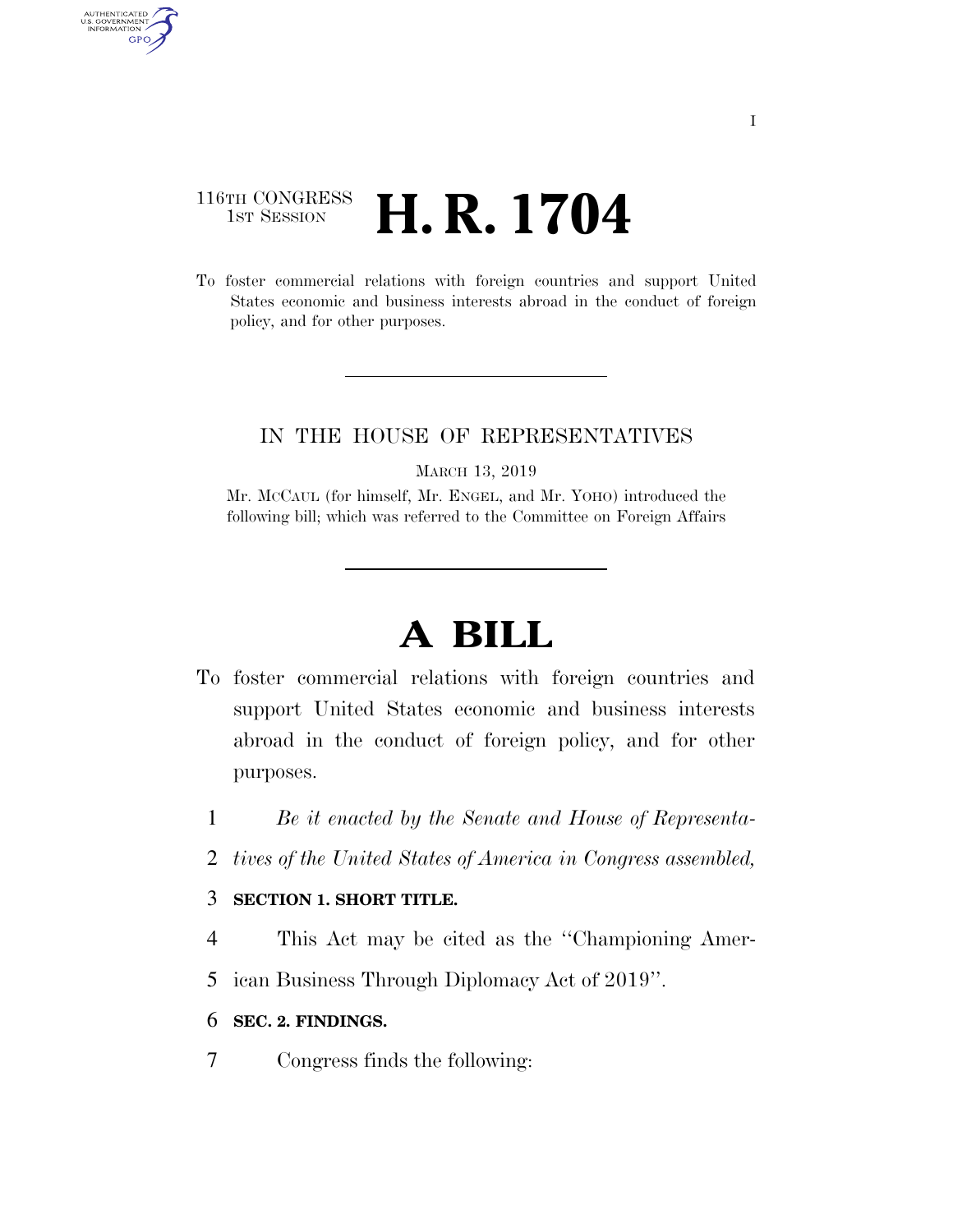(1) According to the 2017 National Security Strategy of the United States of America, ''Retain- ing our position as the world's preeminent economic actor strengthens our ability to use the tools of eco- nomic diplomacy for the good of Americans and oth-ers.''.

 (2) A November 7, 2018, cable from Secretary of State Michael R. Pompeo to all diplomatic and consular posts—''Boosting Commercial Diplomacy Around the World''—stated that ''helping American companies is a foreign policy priority . . . Pro- moting broad-based, responsible, and sustainable economic growth helps to stabilize regions and cre- ates new and growing markets for U.S. companies. A transparent and level playing field for U.S. invest- ment in these countries counters real and growing challenges such as China's Belt and Road initia-tive.''.

 (3) In the January–February 2019 issue of The Foreign Service Journal, Ambassador Barbara Ste- phenson, the President of the American Foreign Service Association, wrote ''Foreign Service support for American business . . . is a major reason why the U.S. Foreign Service was created.''.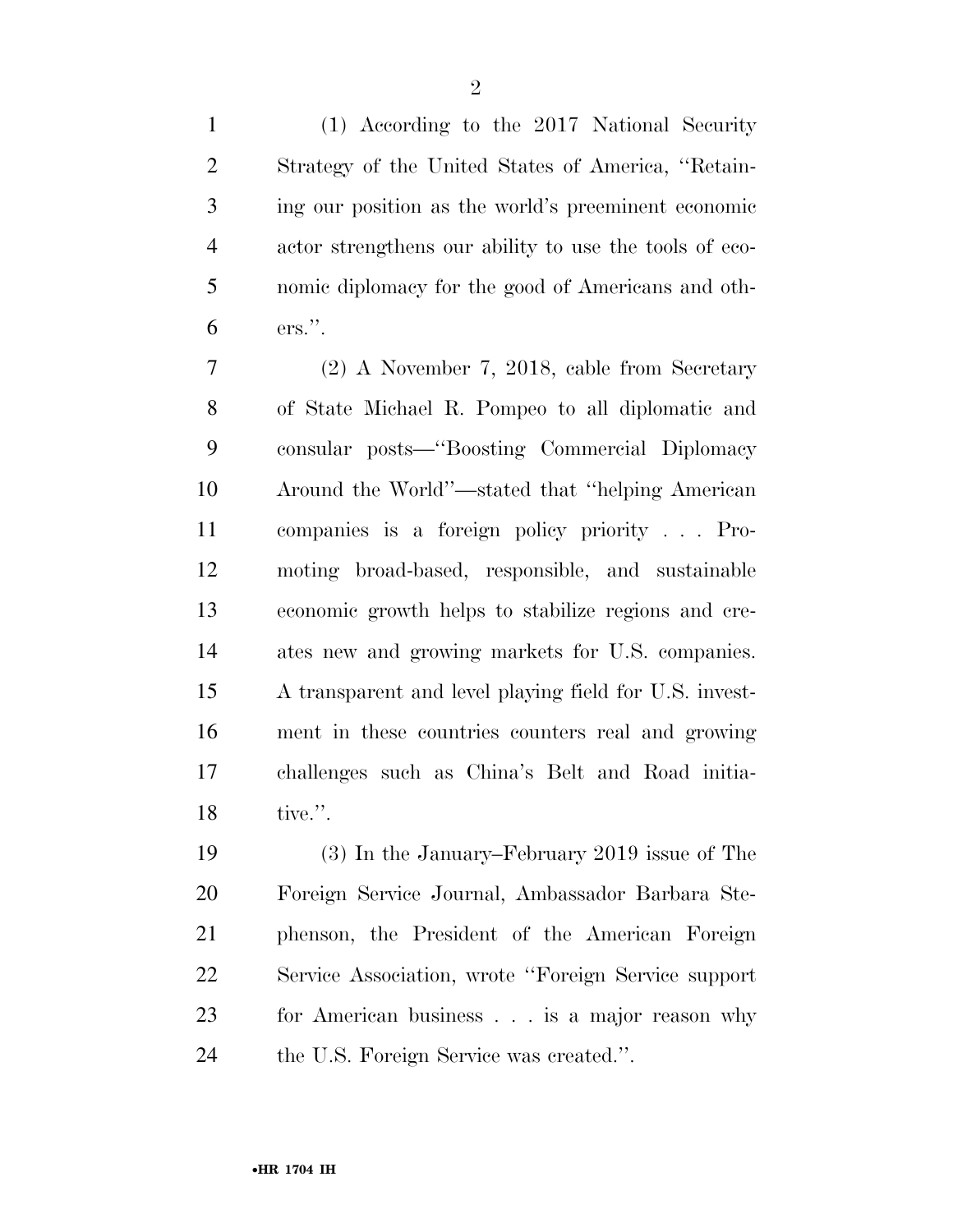| 1              | SEC. 3. ECONOMIC DIPLOMACY WITHIN THE DEPARTMENT    |
|----------------|-----------------------------------------------------|
| $\overline{2}$ | OF STATE.                                           |
| 3              | Subsection (c) of section 1 of the State Department |
| $\overline{4}$ | Basic Authorities Act of 1956 (22 U.S.C. 2651a) is  |
| 5              | amended—                                            |
| 6              | $(1)$ by redesignating paragraph $(3)$ as para-     |
| 7              | $graph(4)$ ; and                                    |
| 8              | $(2)$ by inserting after paragraph $(2)$ the fol-   |
| 9              | lowing new paragraph:                               |
| 10             | "(3) ASSISTANT SECRETARY FOR ECONOMIC               |
| 11             | AND BUSINESS MATTERS.-                              |
| 12             | "(A) IN GENERAL.—Subject to the numer-              |
| 13             | ical limitation specified in paragraph (1), there   |
| 14             | is authorized to be established in the Depart-      |
| 15             | ment of State an Assistant Secretary of State       |
| 16             | who shall be responsible to the Secretary of        |
| 17             | State for matters pertaining to international ec-   |
| 18             | onomics and business matters in the conduct of      |
| 19             | foreign policy.                                     |
| 20             | $\lq\lq (B)$<br>MATTERS CONTEMPLATED.—The           |
| 21             | matters referred to in subparagraph (A) include     |
| 22             | the following:                                      |
| 23             | "(i) International trade and invest-                |
| 24             | ment policy.                                        |
| 25             | ``(ii)<br>International finance, economic           |
| 26             | development, and debt policy.                       |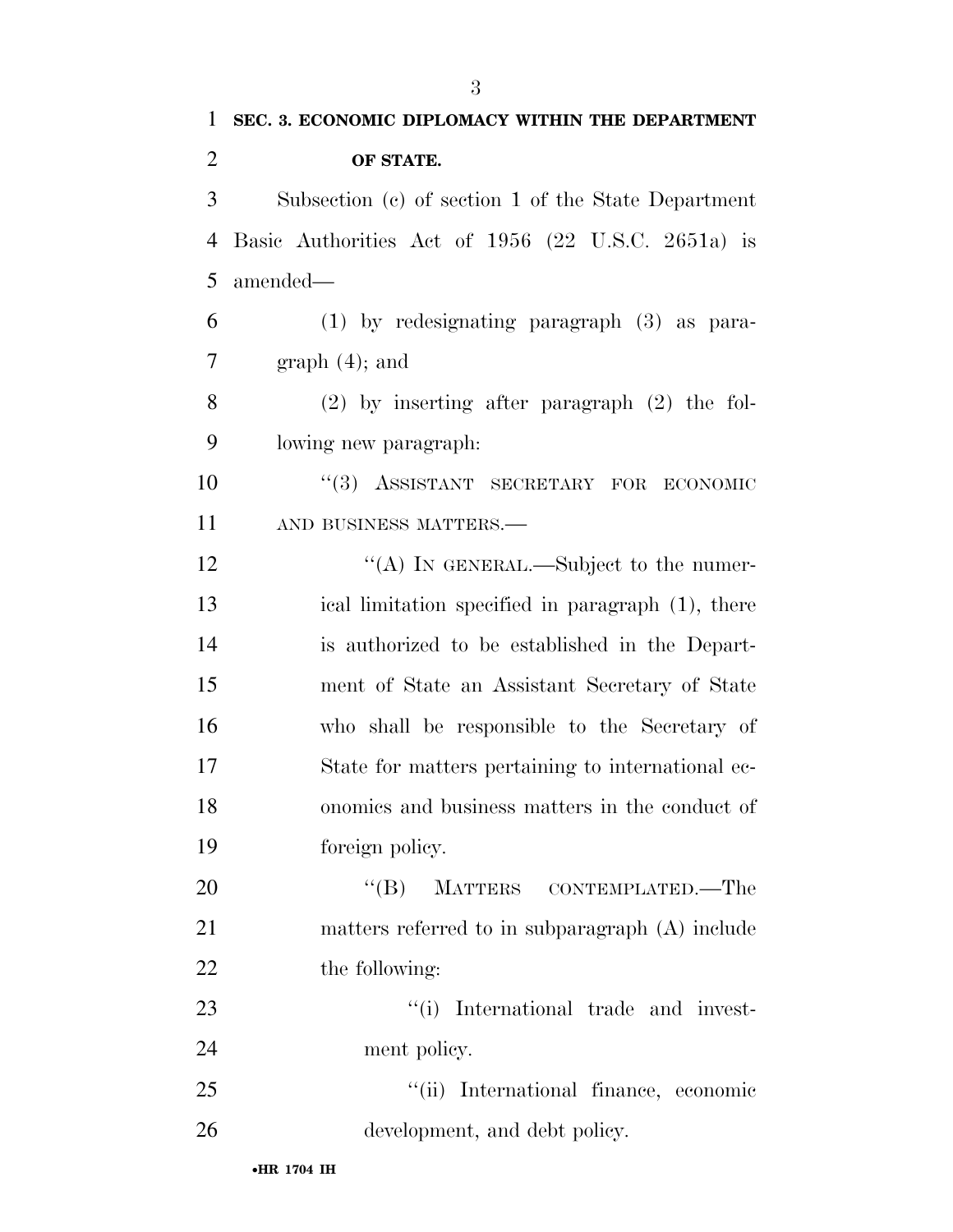| $\mathbf{1}$   | "(iii) Economic sanctions and com-            |
|----------------|-----------------------------------------------|
| $\overline{2}$ | bating terrorist financing.                   |
| 3              | "(iv) International transportation pol-       |
| $\overline{4}$ | icy.                                          |
| 5              | "(v) Support for United States busi-          |
| 6              | nesses.                                       |
| 7              | "(vi) Economic policy analysis and            |
| 8              | private sector outreach.                      |
| 9              | "(vii) International data privacy and         |
| 10             | innovation policies.                          |
| 11             | "(viii) Such other related duties as          |
| 12             | the Secretary may from time to time des-      |
| 13             | ignate.".                                     |
|                | 14 SEC. 4. CHIEF OF MISSION RESPONSIBILITIES. |

 Section 207 of the Foreign Service Act of 1980 (22 U.S.C. 3927) is amended by adding at the end the fol-lowing new subsection:

18 "(d) PROMOTION OF UNITED STATES ECONOMIC IN- TERESTS.—Each chief of mission to a foreign country shall have as a principal duty the promotion of United States economic and commercial interests in such coun-try.''.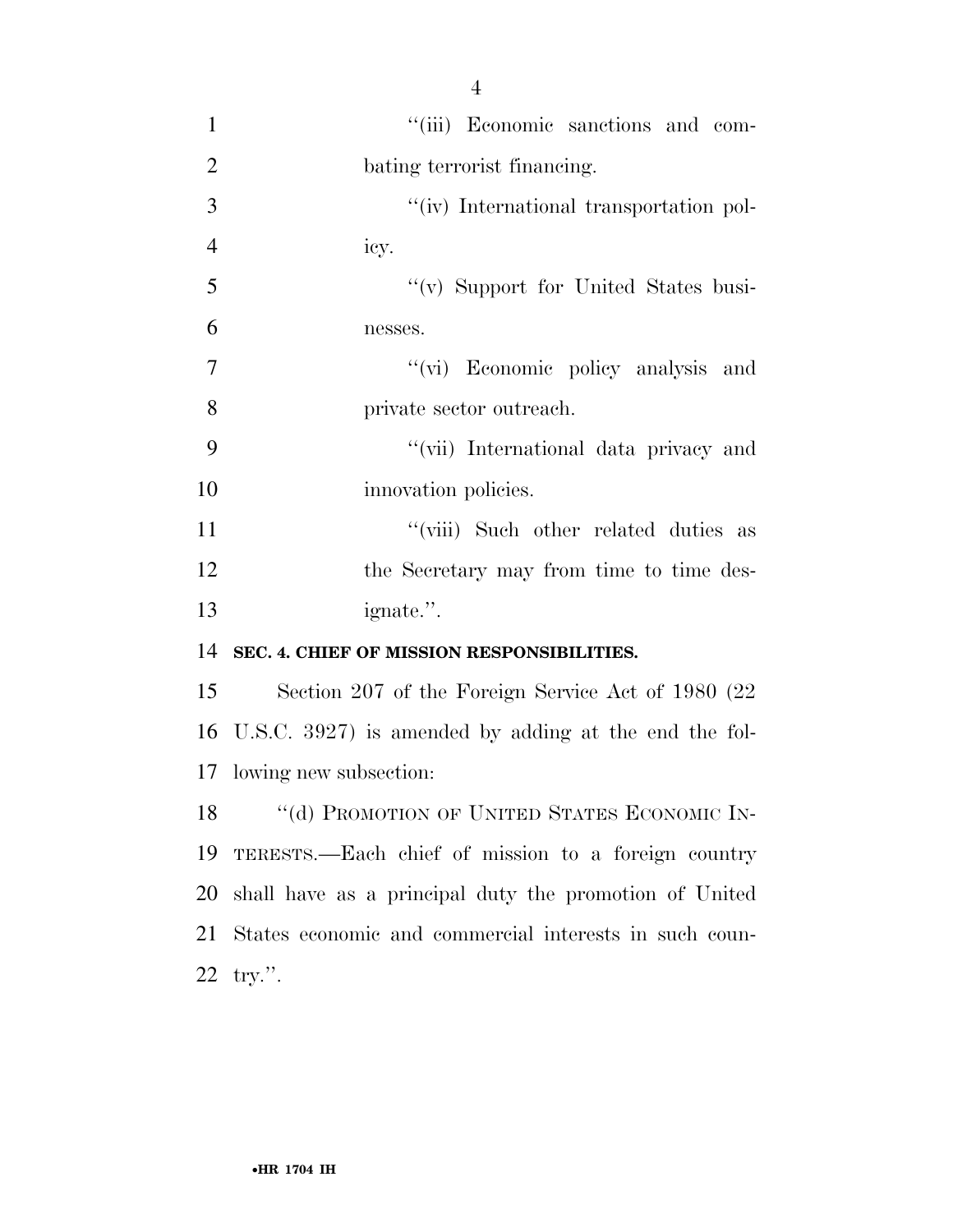### **SEC. 5. INCREASED TRAINING IN ECONOMIC AND COMMER-CIAL DIPLOMACY.**

 Section 708 of the Foreign Service Act of 1980 (22 U.S.C. 4028) is amended by adding at the end the fol-lowing new subsection:

 ''(d) ECONOMIC AND COMMERCIAL DIPLOMACY.— The Secretary of State, with the assistance of other rel- evant officials and the private sector, shall establish as part of the standard training provided for economic and commercial officers of the Foreign Service, chiefs of mis- sion, and deputy chiefs of mission, training on matters re- lated to economic and commercial diplomacy, with par- ticular attention to market access and other elements of an enabling framework for United States businesses, com- mercial advocacy, and United States foreign economic pol- icy, in addition to awareness about the support of the United States Government available to United States busi- nesses, including support provided by the Department of Agriculture, the Department of Commerce, the Export- Import Bank of the United States, the Millennium Chal- lenge Corporation, the Trade and Development Agency, the Department of the Treasury, the United States Agen- cy for International Development, and the United States International Development Finance Corporation.''.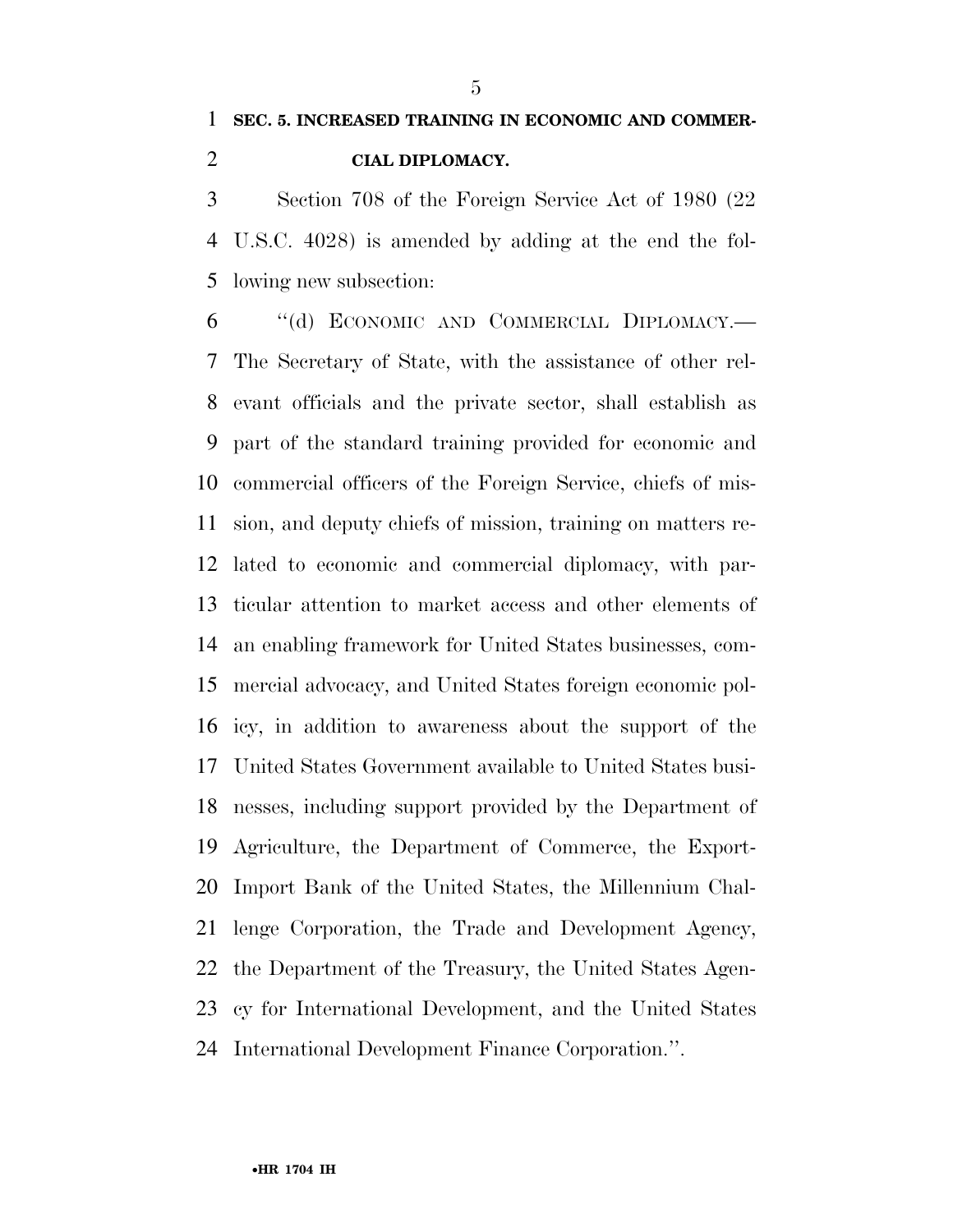### **SEC. 6. REPORT FROM EACH MISSION ON MATTERS OF COMMERCIAL RELATIONS.**

 (a) IN GENERAL.—Not later than one year after the date of the enactment of this Act and annually thereafter, the chief of mission at each bilateral diplomatic mission of the United States and the Director of the American Institute in Taiwan shall submit to the Secretary of State the following:

 (1) Data and other information regarding ac- tions taken by each such mission or Institute during the previous year to foster commercial relations and safeguard United States economic and business in- terests in the country or region in which each such chief of mission and the Director serves.

 (2) Each such mission's and Institute's antici- pated economic and commercial priorities for the coming year.

 (b) REPORT TO CONGRESS.—The Secretary of State, after receiving the information required under subsection (a), shall submit to the Committee on Foreign Affairs of the House of Representatives and the Committee on For- eign Relations of the Senate a report, disaggregated by country or region, on activities and initiatives, including with appropriate examples, to create an enabling environ- ment and otherwise promote United States economic and business interests in each such country or region, as well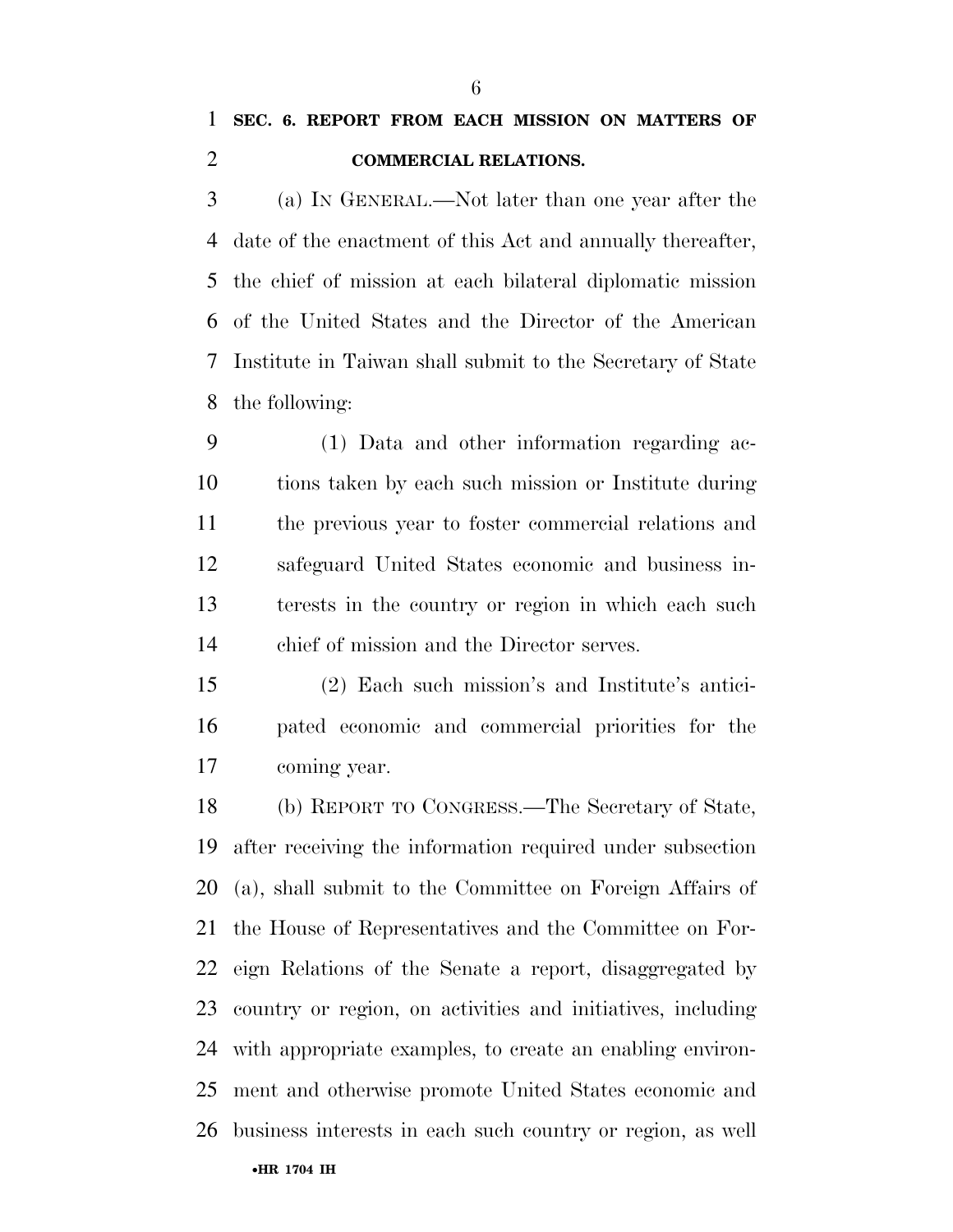as information about significant foreign competition to United States businesses in the relevant country or region, including state-directed investments by foreign govern- ments and United States strategic competitors in such country or region.

#### **SEC. 7. REPORT ON UNIFIED INVESTMENT CLIMATE STATE-MENT AND COUNTRY COMMERCIAL GUIDE.**

 (a) IN GENERAL.—The Secretary of State and the Secretary of Commerce shall jointly produce and make publicly available on a United States Government internet website an annual country- and region-specific report re- garding commercial relations with foreign countries and regions and safeguarding United States economic and business interests abroad, including with regard to United States exports and investments, including by small- and medium-size enterprises.

 (b) MATTERS TO BE INCLUDED.—Each report re- quired under subsection (a) shall include the following with respect to each country or region covered by each such report:

- (1) Information about doing business in each country or region.
- (2) Background information about each coun-try's or region's political environment.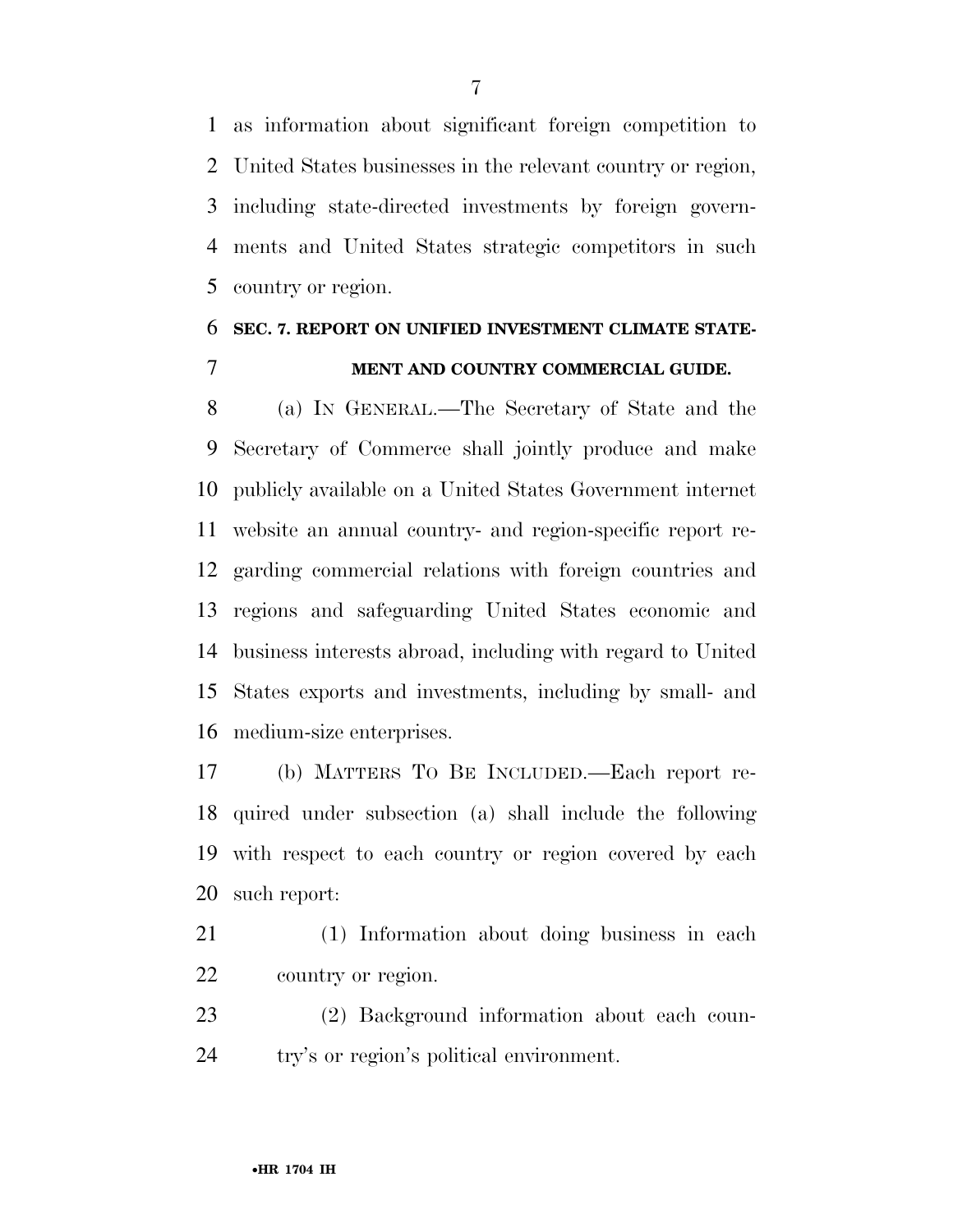| $\mathbf{1}$   | (3) Information about selling United States            |
|----------------|--------------------------------------------------------|
| $\overline{c}$ | products and services in each country or region.       |
| 3              | (4) Leading sectors for United States exports          |
| $\overline{4}$ | and investment in each country or region.              |
| 5              | (5) Information about trade regulations, cus-          |
| 6              | toms, and standards in each country or region, such    |
| 7              | $as-$                                                  |
| 8              | (A) information on import tariffs; and                 |
| 9              | (B) documentation about which United                   |
| 10             | States businesses should be aware when export-         |
| 11             | ing, including any prohibited items or tem-            |
| 12             | porary entry procedures.                               |
| 13             | (6) Investment climate statements describing           |
| 14             | each country's or region's openness to foreign invest- |
| 15             | ments, such as information relating to each coun-      |
| 16             | try's or region's-                                     |
| 17             | (A) investment policies;                               |
| 18             | (B) market barriers;                                   |
| 19             | (C) business risks;                                    |
| 20             | (D) legal and regulatory system, including             |
| 21             | dispute resolution;                                    |
| 22             | (E) level of public and private sector cor-            |
| 23             | ruption;                                               |
| 24             | (F) level of political violence and insta-             |
| 25             | bility;                                                |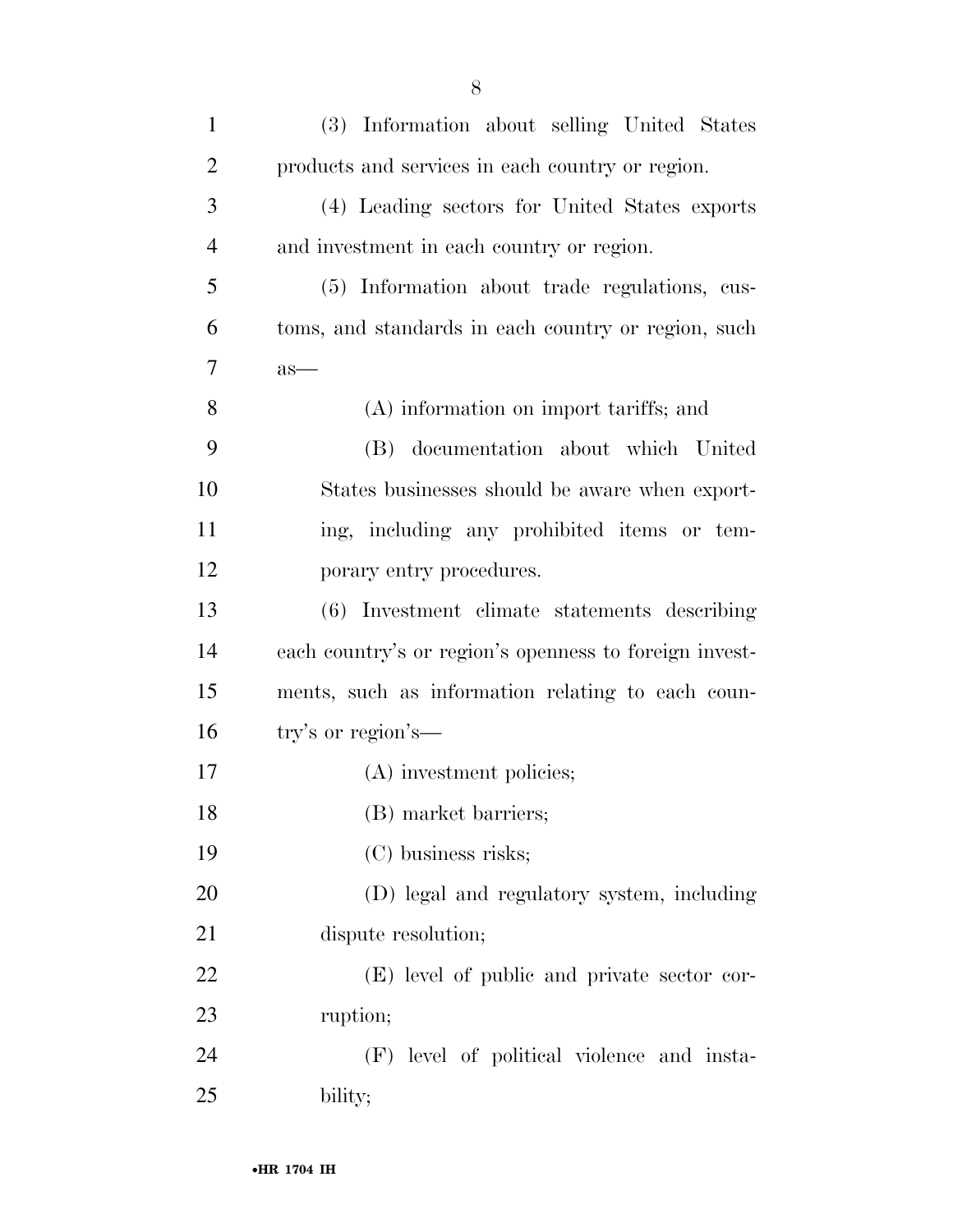| $\mathbf{1}$   | (G) adherence to internationally recognized           |
|----------------|-------------------------------------------------------|
| $\overline{2}$ | core labor standards; and                             |
| 3              | (H) protection of property rights.                    |
| $\overline{4}$ | (7) Information about trade and project financ-       |
| 5              | ing in each country or region, such as each country's |
| 6              | or region's—                                          |
| 7              | (A) banking and financial system, and how             |
| 8              | United States businesses typically get paid;          |
| 9              | (B) foreign exchange controls; and                    |
| 10             | (C) important sources of funding<br>for               |
| 11             | project financing.                                    |
| 12             | (8) Relevant business travel information and          |
| 13             | business customs in each country or region.           |
| 14             | (9) Information about services and personnel of       |
| 15             | the diplomatic mission of the United States available |
| 16             | to United States businesses to support their activi-  |
| 17             | ties in each country or region.                       |
| 18             | (10) Any significant trade or commercial agree-       |
| 19             | ment that exists between the United States and each   |
| 20             | country or region.                                    |
| 21             | $(11)$ A point of contact at the diplomatic or        |
| 22             | consular mission of the United States in each coun-   |
| 23             | try or region for United States businesses.           |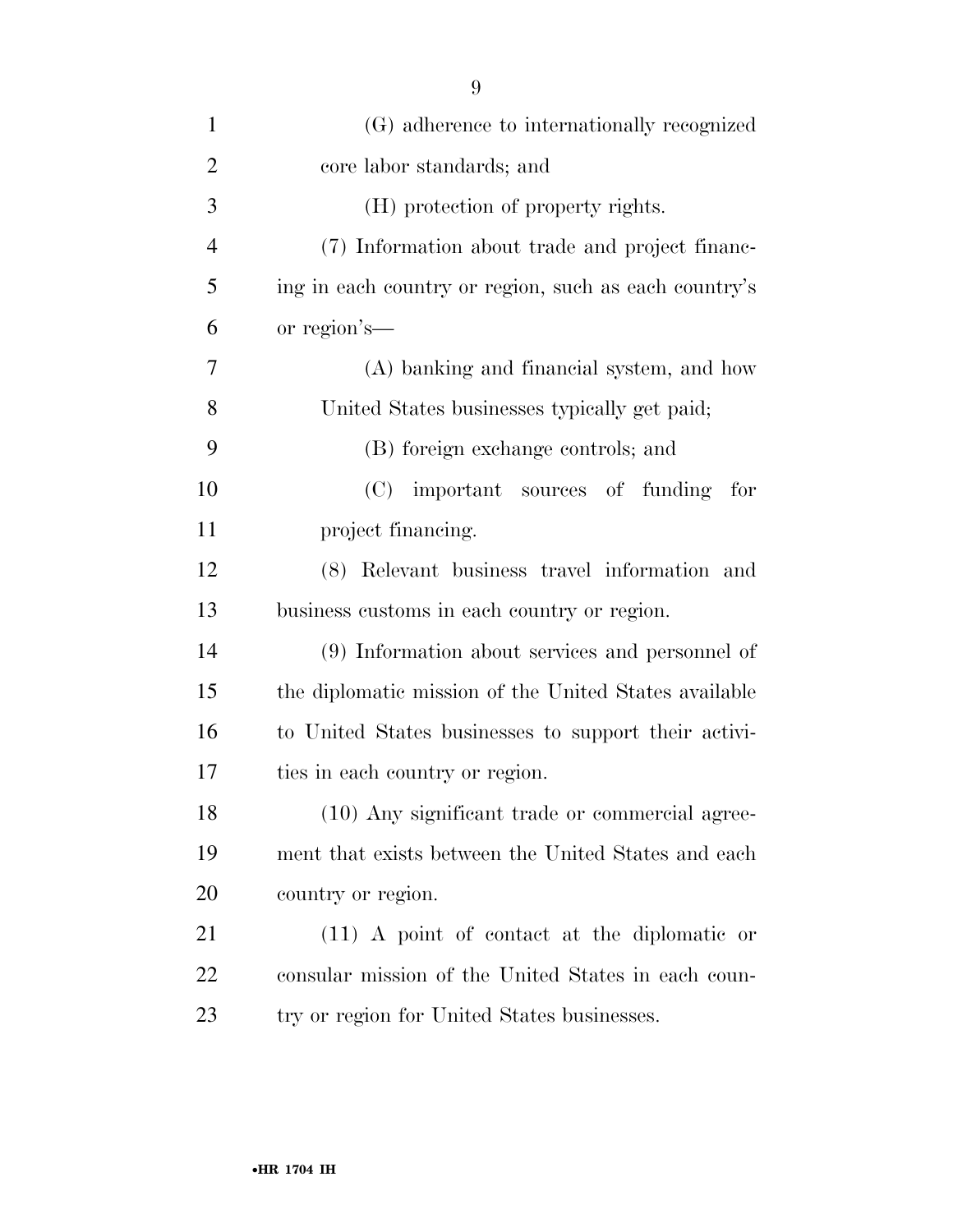# **SEC. 8. IMPROVING AWARENESS OF UNITED STATES GOV- ERNMENT TOOLS AND SERVICES TO SUP- PORT UNITED STATES BUSINESSES OVER-SEAS.**

 The Secretary of State and the Secretary of Com- merce shall take actions to improve United States busi- nesses' awareness of United States Government tools and services to assist such businesses overseas, especially small and medium-sized enterprises, including by coordinating with State trade agencies, Export Assistance Centers, and Small Businesses Development Centers.

## **SEC. 9. NEGOTIATIONS TO ESTABLISH INTERNATIONAL QUALITY INFRASTRUCTURE INVESTMENT STANDARDS.**

 (a) IN GENERAL.—The President, acting through the Secretary of State, and in coordination with other relevant Federal agency heads, shall initiate and pursue negotia- tions with countries to establish international standards for government-supported quality infrastructure invest-ment overseas, including with respect to the following:

- (1) Respect for the sovereignty of countries in which infrastructure investments are made.
- (2) Anti-corruption.
- (3) Fiscal and debt sustainability.
- (4) Environmental, social and governance safe-guards.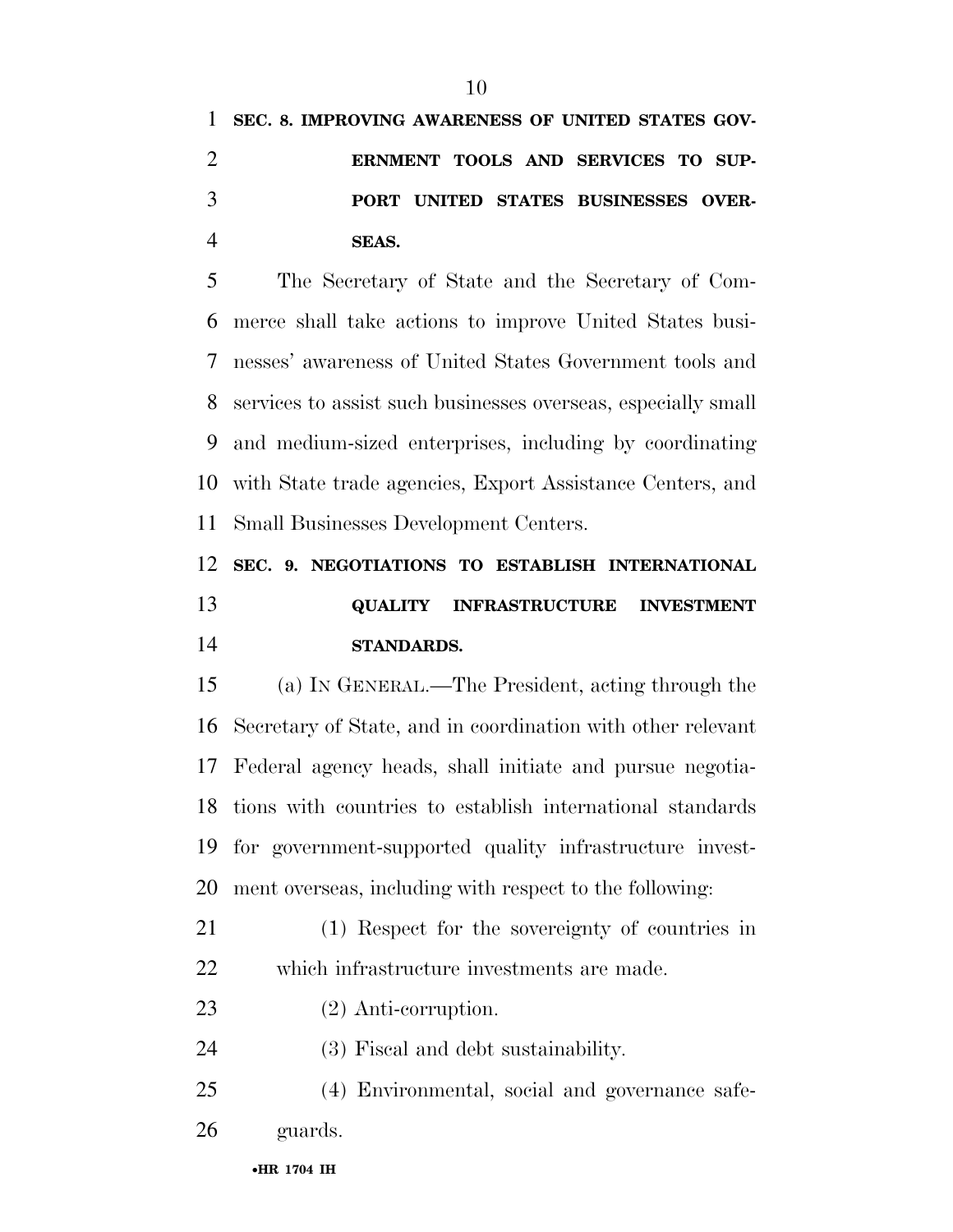(5) Local labor.

2 (6) Transparency.

 (b) REPORT ON PROGRESS OF NEGOTIATIONS.—Not later than one year after the date of enactment of this Act, the President shall provide a briefing to the Com- mittee on Foreign Affairs of the House of Representatives and the Committee on Foreign Relations of the Senate on the progress of any negotiations described in subsection (a).

#### **SEC. 10. REPORT BY COMPTROLLER GENERAL OF THE UNITED STATES.**

 (a) IN GENERAL.—Not later than two years after the date of the enactment of this Act, the Comptroller General of the United States shall submit to the Committee on Foreign Affairs of the House of Representatives and the Committee on Foreign Relations of the Senate a report on United States economic and commercial diplomacy.

 (b) MATTERS TO BE INCLUDED.—The report re- quired under subsection (a) shall include an assessment of the following:

 (1) What is known about the effectiveness of United States economic and commercial diplomacy in influencing foreign governments and supporting United States businesses abroad.